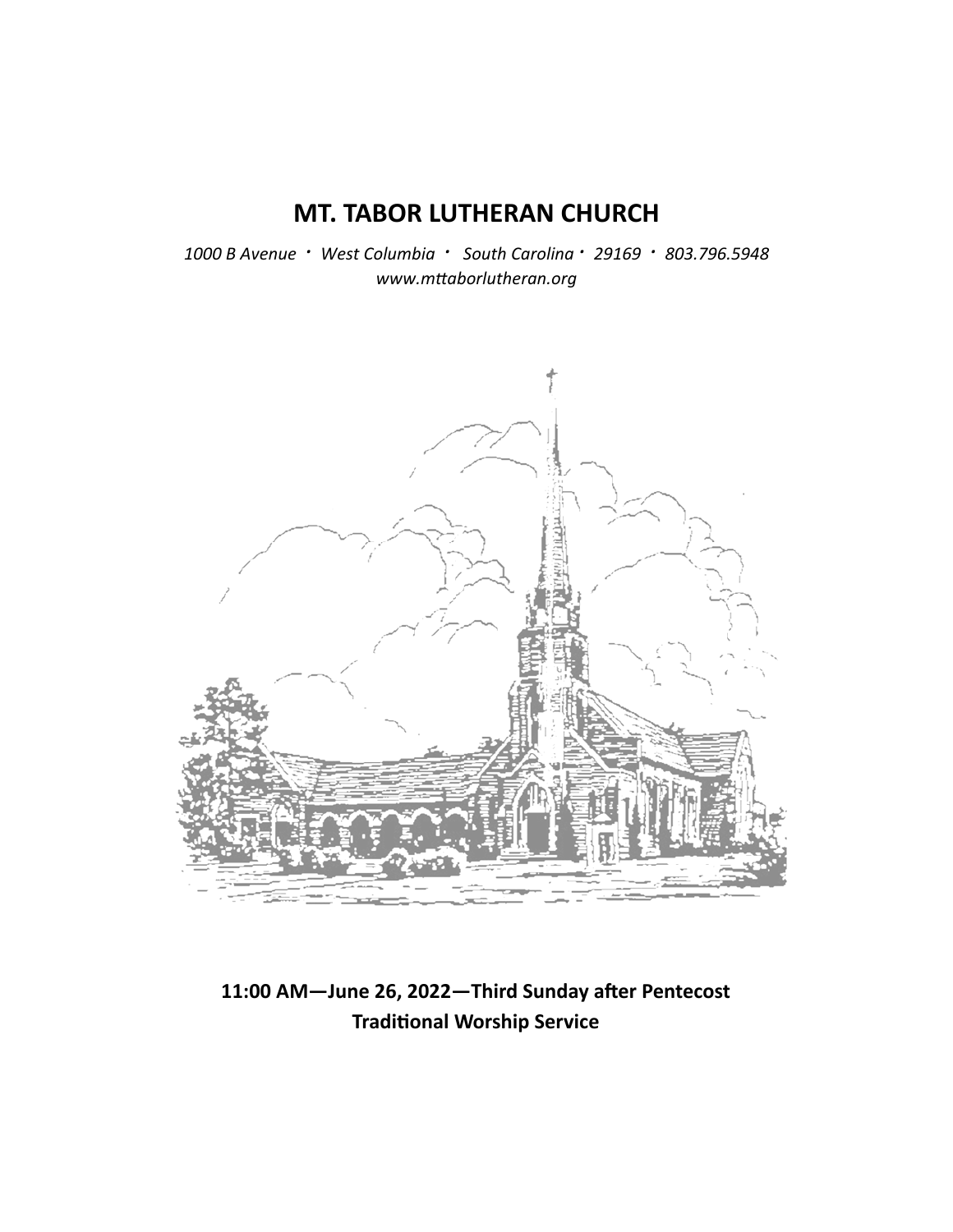# **Setting Ten—Holy Communion**

#### **INTRODUCTION**

We have no good apart from God. That makes Jesus' call to follow him an invitation to freedom. This is freedom to revel in the Spirit's fruit: love, joy, peace, and patience. This is freedom to not be imprisoned by anything that would keep us from the fullness of the life God has given us. This is the path of life.

**PRELUDE** *Blow up the trumpet in the new moon!* **Gilbert Martin** 

#### **ANNOUNCEMENTS**

## **CONFESSION AND FORGIVENESS**

Blessed be the holy Trinity,  $\pm$  one God, whose steadfast love endures forever. **Amen.** 

Let us confess our sin in the presence of God and of one another.

Merciful God, **we confess that we have not followed your path but have chosen our own way. Instead of putting others before ourselves, we long to take the best seats at the table. When met by those in need, we have too often passed by on the other side. Set us again on the path of life. Save us from ourselves and free us to love our neighbors. Amen.**

Hear the good news! God does not deal with us according to our sins but delights in granting pardon and mercy. In the name of  $\pm$  Jesus Christ, your sins are forgiven. You are free to love as God loves. **Amen.**

**HYMN 645** *Christ Is Made the Sure Foundation* **WESTMINSTER ABBEY** 

## **GREETING ELW p. 203**

The grace of our Lord Jesus Christ, the love of God, and the communion of the Holy Spirit be with you all.

**And also with you.**

**KYRIE ELW p. 203 Have mercy on us, Lord, and hear our solemn prayer. We come to hear your living word; it saves us from despair. Have mercy on us, Christ, and wash away our sin. Pour out your grace and make us whole that new life may begin. Have mercy on us, Lord, make sin and shame depart. Renew us with your saving pow'r; create in us new hearts!**

## **CANTICLE OF PRAISE** ELW p. 204

**Come, let us join our cheerful songs with angels round the throne; ten thousand thousand are their tongues, but all their joys are one. "Worthy the Lamb that died," they cry, "to be exalted thus!" "Worthy the Lamb," our lips reply, "for he was slain for us!" Jesus is worthy to receive honor and pow'r divine; and blessings, more than we can give, be, Lord, forever thine. Let all creation join in one to bless the sacred name of God who sits upon the throne, and to adore the Lamb.**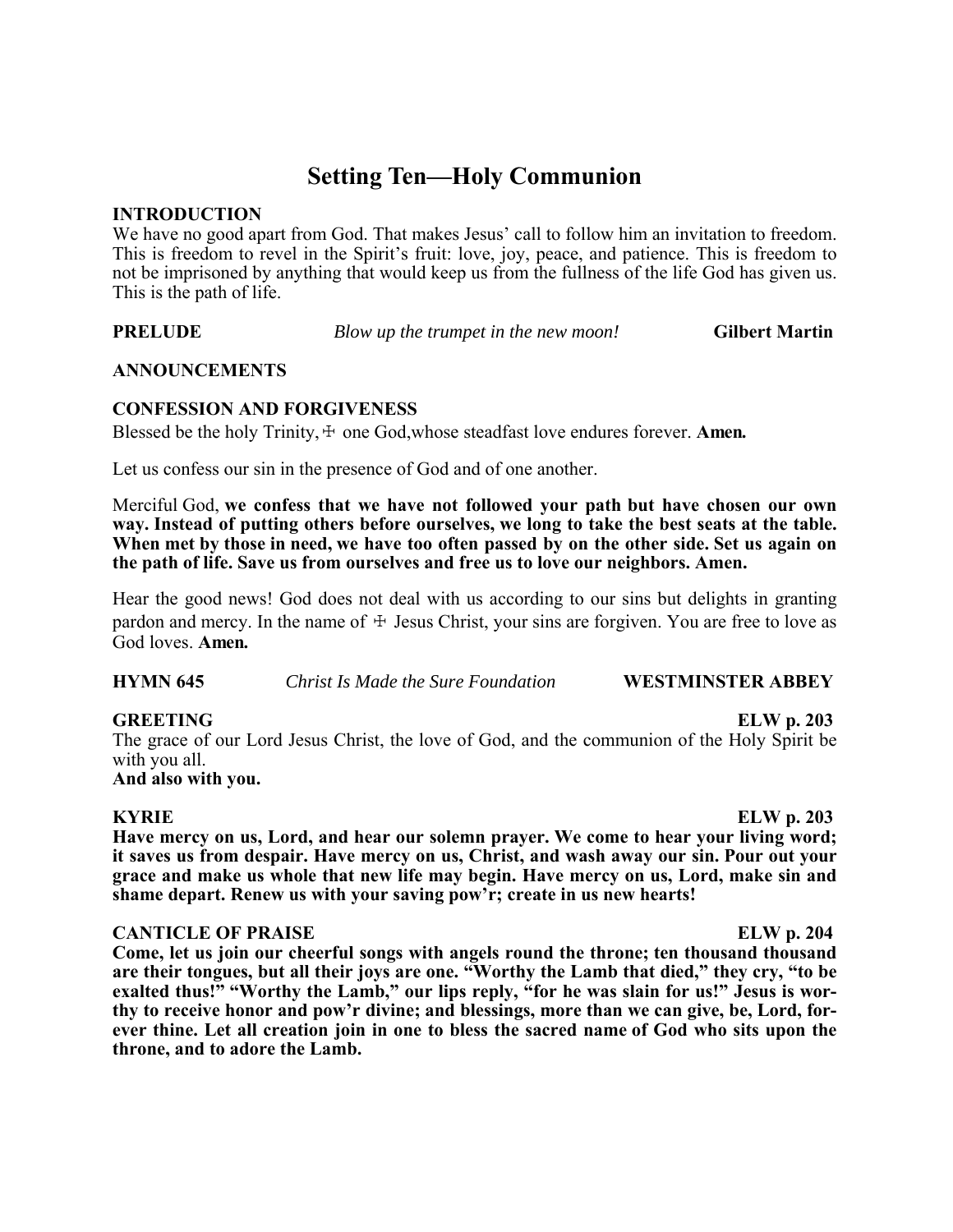## **PRAYER OF THE DAY** ELW p. 205

Let us pray.

Sovereign God, ruler of all hearts, you call us to obey you, and you favor us with true freedom. Keep us faithful to the ways of your Son, that, leaving behind all that hinders us, we may steadfastly follow your paths, through Jesus Christ, our Savior and Lord. **Amen.**

#### **CHILDREN'S SERMON**

**FIRST READING 1 Kings 19:15-16, 19-21** 

A reading from 1 Kings.

*In the story preceding today's reading, the prophet Elijah flees for his life to the security of God's mountain. There God reveals to Elijah that there are still other faithful people in Israel and commissions him to anoint new leaders, including his own successor, Elisha.* 

<sup>15</sup>Then the LORD said to [Elijah,] "Go, return on your way to the wilderness of Damascus; when you arrive, you shall anoint Hazael as king over Aram. <sup>16</sup>Also you shall anoint Jehu son of Nimshi as king over Israel; and you shall anoint Elisha son of Shaphat of Abel-meholah as prophet in your place.

<sup>19</sup>So he set out from there, and found Elisha son of Shaphat, who was plowing. There were twelve yoke of oxen ahead of him, and he was with the twelfth. Elijah passed by him and threw his mantle over him. <sup>20</sup>He left the oxen, ran after Elijah, and said, "Let me kiss my father and my mother, and then I will follow you." Then Elijah said to him, "Go back again; for what have I done to you?" <sup>21</sup>He returned from following him, took the yoke of oxen, and slaughtered them; using the equipment from the oxen, he boiled their flesh, and gave it to the people, and they ate. Then he set out and followed Elijah, and became his servant.

The word of the Lord. **Thanks be to God.**



I have said to the LORD, "You are my Lord, my good above all other."

 it is you who uphold my lot. 6 **My boundaries enclose a pleasant land;**

 ${}^{5}O$  LORD, you are my portion and my cup;

<sup>3</sup>But those who run after other gods

<sup>1</sup>Protect me, O God, for I take refuge in you;

shall have their troubles multiplied.

2 **All my delight is in the godly that are in the land, upon those who are noble among the people. R** <sup>3</sup>

4 **I will not pour out drink offerings to such gods, never take their names upon my lips. R** <sup>5</sup>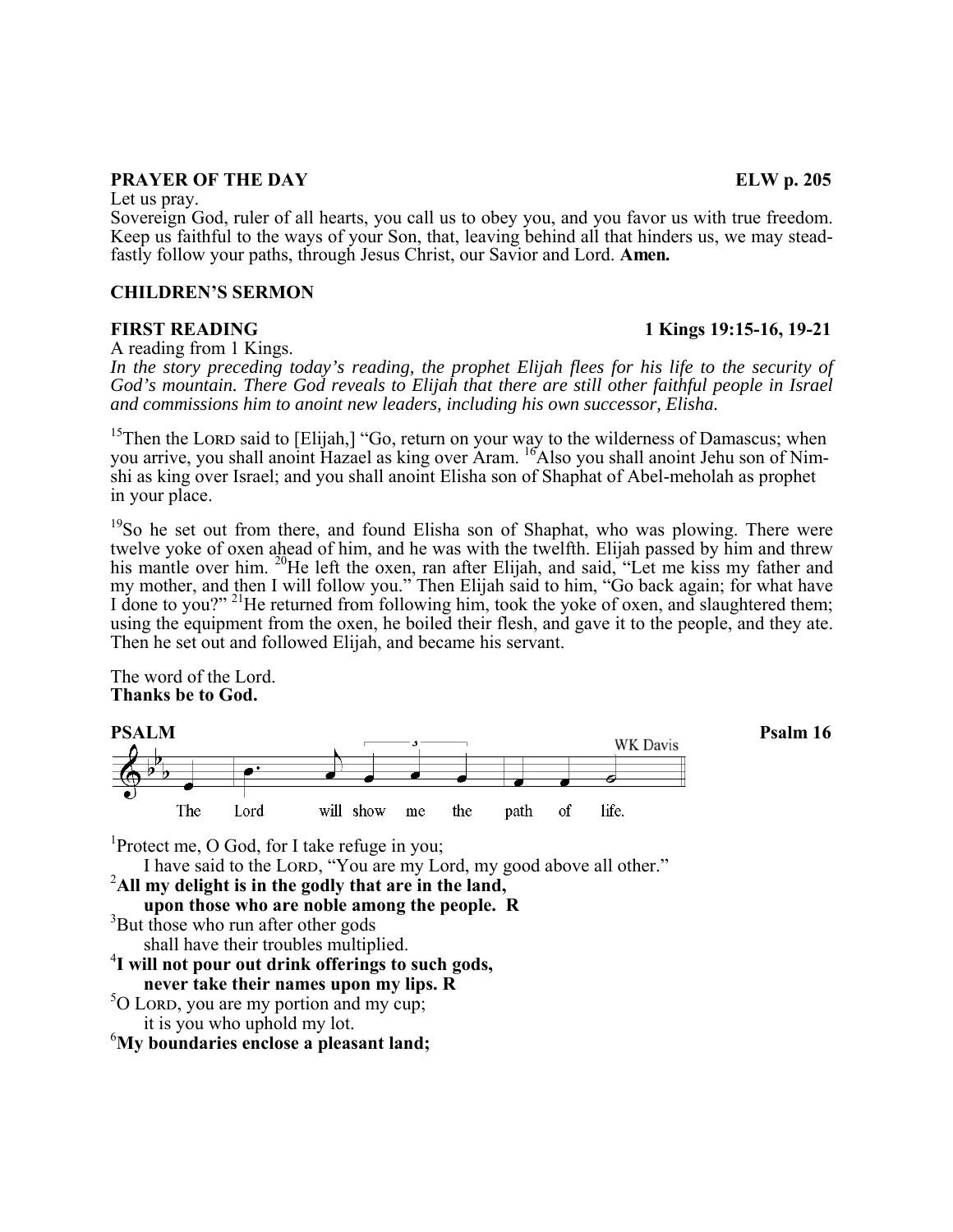**indeed, I have a rich inheritance. R** <sup>7</sup> <sup>7</sup>I will bless the LORD who gives me counsel; my heart teaches me night after night. <sup>8</sup>I have set the LORD always before me; **because God is at my right hand, I shall not be shaken. R** <sup>9</sup>  $\mu$ <sup>9</sup>My heart, therefore, is glad, and my spirit rejoices; my body also shall rest in hope. <sup>10</sup>**For you will not abandon me to the grave, nor let your holy one see the pit. R** <sup>11</sup>You will show me the path of life; in your presence there is fullness of joy, and in your right hand are pleasures for evermore. **R**

## **SECOND READING** Galatians 5:1, 13-25

A reading from Galatians.

*For Paul, the freedom Christ gives is not permission to do whatever we want. It is the invitation to be what we could not be otherwise. The power and guidance of Christ's Holy Spirit produce a different kind of life, one marked by the fruit of this Holy Spirit.* 

<sup>1</sup>For freedom Christ has set us free. Stand firm, therefore, and do not submit again to a yoke of slavery.

 $13$ For you were called to freedom, brothers and sisters; only do not use your freedom as an opportunity for self-indulgence, but through love become slaves to one another. <sup>14</sup>For the whole law is summed up in a single commandment, "You shall love your neighbor as yourself." <sup>15</sup>If, however, you bite and devour one another, take care that you are not consumed by one another.  $^{16}$ Live by the Spirit, I say, and do not gratify the desires of the flesh.  $^{17}$ For what the flesh desires is opposed to the Spirit, and what the Spirit desires is opposed to the flesh; for these are opposed to each other, to prevent you from doing what you want. <sup>18</sup>But if you are led by the Spirit, you are not subject to the law. <sup>19</sup>Now the works of the flesh are obvious: fornication, impurity, licentiousness,  $2^{0}$ idolatry, sorcery, enmities, strife, jealousy, anger, quarrels, dissensions, factions,  $t^{21}$ envy, drunkenness, carousing, and things like these. I am warning you, as I warned you before: those who do such things will not inherit the kingdom of God.  $^{22}$ By contrast, the fruit of the Spirit is love, joy, peace, patience, kindness, generosity, faithfulness, <sup>23</sup> gentleness, and selfcontrol. There is no law against such things.  $24$ And those who belong to Christ Jesus have crucified the flesh with its passions and desires. 25If we live by the Spirit, let us also be guided by the Spirit.

The word of the Lord. **Thanks be to God.**

#### **GOSPEL ACCLAMATION ELW p. 205**

**Alleluia! Lord and Savior: open now your saving word. Let it burn like fire within us; speak until our hearts are stirred. Alleluia! Lord, we sing for the good news that you bring.**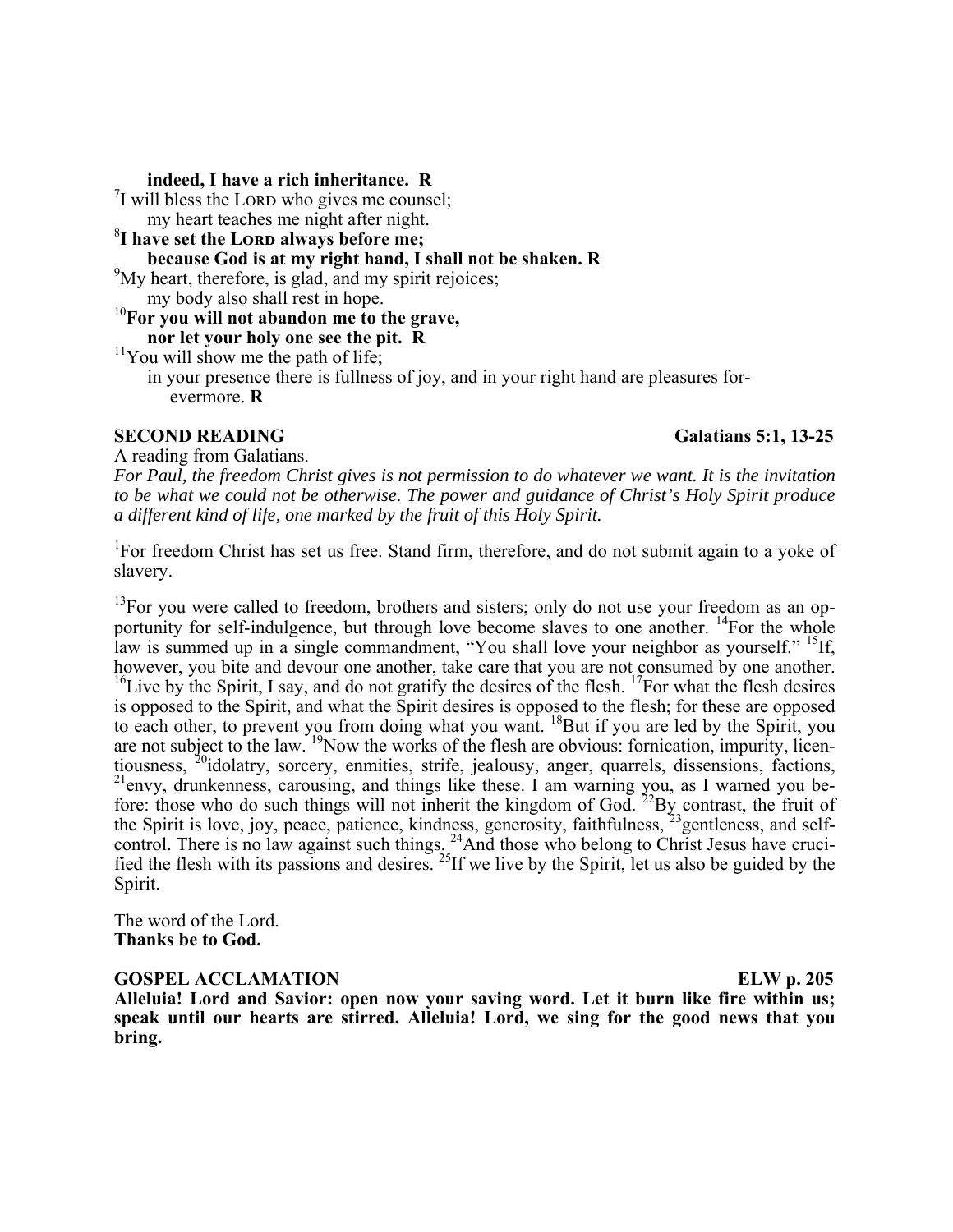#### **GOSPEL** Luke 9:51-62 The holy gospel according to Luke. **Glory to you, O Lord.**

*Jesus is unwavering in his commitment to his mission in Jerusalem and will not be swayed by pettiness. In a series of striking cases in point, he calls his disciples to a similar singlemindedness.* 

 $51$ When the days drew near for [Jesus] to be taken up, he set his face to go to Jerusalem.  $52$ And he sent messengers ahead of him. On their way they entered a village of the Samaritans to make ready for him; <sup>53</sup>but they did not receive him, because his face was set toward Jerusalem. <sup>54</sup>When his disciples James and John saw it, they said, "Lord, do you want us to command fire to come down from heaven and consume them?"  $55B$ ut he turned and rebuked them.  $56T$ hen they went on to another village.  $57\text{As}$  they were going along the road, someone said to him, "I will follow you wherever you go." <sup>58</sup>And Jesus said to him, "Foxes have holes, and birds of the air have nests; but the Son of Man has nowhere to lay his head." <sup>59</sup>To another he said, "Follow me." But he said, "Lord, first let me go and bury my father." <sup>60</sup>But Jesus said to him, "Let the dead bury their own dead; but as for you, go and proclaim the kingdom of God." <sup>61</sup>Another said, "I will follow you, Lord; but let me first say farewell to those at my home." <sup>62</sup>Jesus said to him, "No one who puts a hand to the plow and looks back is fit for the kingdom of God."

The gospel of the Lord. **Praise to you, O Christ.**

#### **SERMON**

**HYMN 584** *The Son of God, Our Christ* **SURSUM CORDA** 

**I believe in God, the Father almighty, creator of heaven and earth.** 

**I believe in Jesus Christ, God's only Son, our Lord, who was conceived by the Holy Spirit, born of the virgin Mary, suffered under Pontius Pilate, was crucified, died, and was buried; he descended to the dead. On the third day he rose again; he ascended into heaven, he is seated at the right hand of the Father, and he will come to judge the living and the dead.**

**I believe in the Holy Spirit, the holy catholic church, the communion of saints, the forgiveness of sins, the resurrection of the body, and the life everlasting. Amen.**

**PRAYERS OF INTERCESSION**  God of grace, **hear our prayer.**

**PEACE** ELW p. 206 The peace of Christ be with you always. **And also with you.**

**CREED ELW p. 206**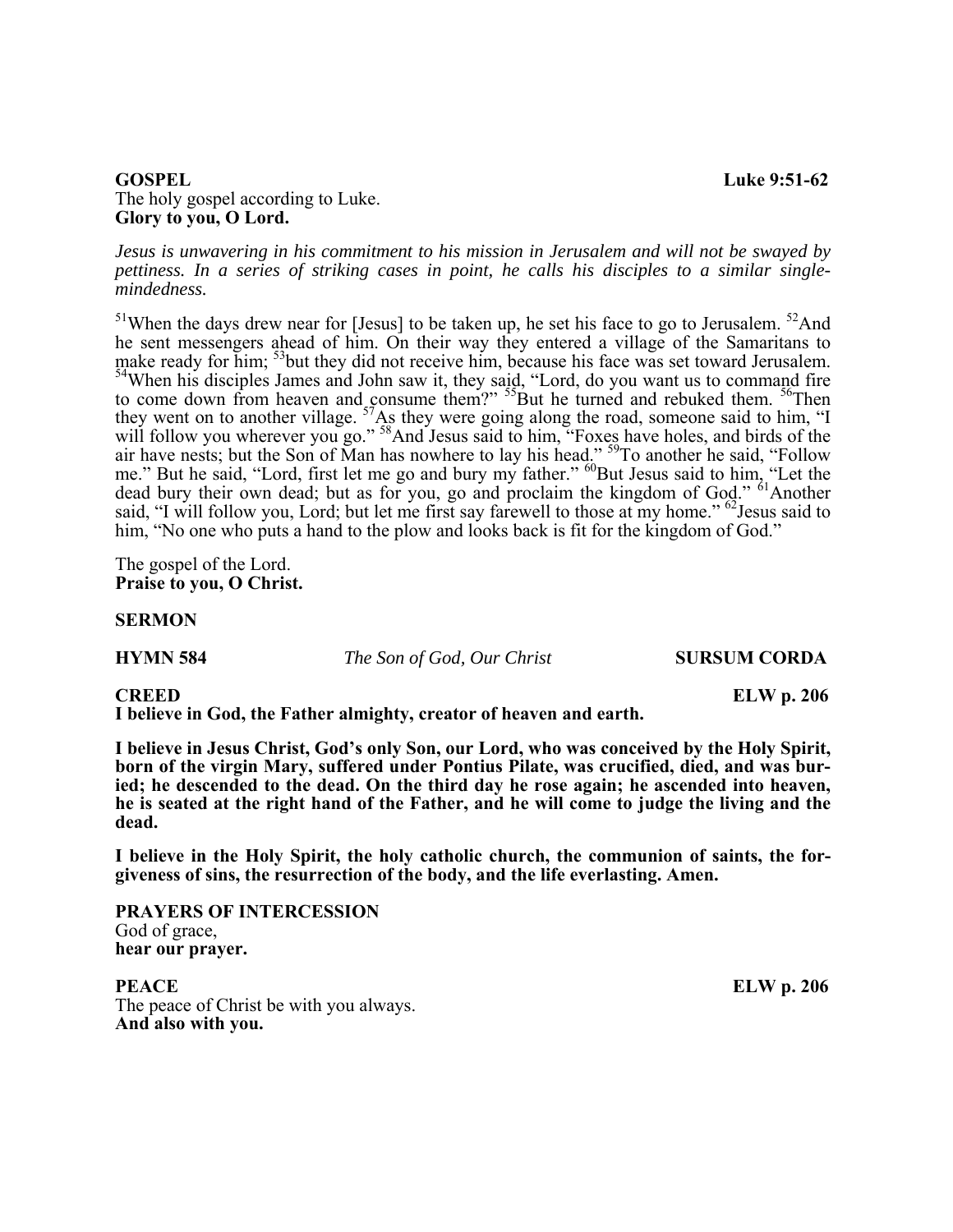| membrance of me.                                                                                                                                                                                                                                                        | In the night in which he was betrayed, our Lord Jesus took bread, and gave thanks; broke it, and<br>gave it to his disciples, saying: Take and eat; this is my body, given for you. Do this for the re- |                   |
|-------------------------------------------------------------------------------------------------------------------------------------------------------------------------------------------------------------------------------------------------------------------------|---------------------------------------------------------------------------------------------------------------------------------------------------------------------------------------------------------|-------------------|
| <b>HYMN</b>                                                                                                                                                                                                                                                             | Take, Oh, Take Me As I Am                                                                                                                                                                               | Hymn 814          |
| this for the remembrance of me.                                                                                                                                                                                                                                         | Again, after supper, he took the cup, gave thanks, and gave it for all to drink, saying: This cup<br>is the new covenant in my blood, shed for you and for all people for the forgiveness of sin. Do    |                   |
| <b>HYMN</b>                                                                                                                                                                                                                                                             | Take, Oh, Take Me As I Am                                                                                                                                                                               | Hymn 814          |
| <b>LORD'S PRAYER</b><br>Gathered into one by the Holy Spirit, let us pray as Jesus taught us.<br>Our Father, who art in heaven,<br>hallowed be thy name,<br>thy kingdom come,<br>thy will be done,<br>on earth as it is in heaven.<br>Give us this day our daily bread; |                                                                                                                                                                                                         | <b>ELW</b> p. 208 |

**HYMN 182** *Let the Vineyards Be Fruitful* **Richard Hillert Let the vineyards be fruitful, Lord, and fill to the brim our cup of blessing. Gather a harvest from the seeds that were sown, that we may be fed with the bread of life. Gather the hopes and the dreams of all; Unite them with the prayers we offer now. Grace our table with your presence, and give us a foretaste of the feast to come.**

## **OFFERING PRAYER ELW p. 206**

Let us pray.

God of all creation, all you have made is good, and your love endures forever. You bring forth bread from the earth and fruit from the vine. Nourish us with these gifts, that we might be for the world signs of your gracious presence in Jesus Christ, our Savior and Lord. **Amen.**

**HYMN** *Take, Oh, Take Me As I Am* **Hymn 814**

# **THANKSGIVING AT THE TABLE ELW p. 207**

**forever and ever. Amen. INVITATION TO COMMUNION** ELW p. 208

**and the power, and the glory,**

**who trespass against us;**

**and forgive us our trespasses, as we forgive those**

**and lead us not into temptation, but deliver us from evil.**

**For thine is the kingdom,**

Come to the banquet, for all is now ready.

Pete Davis, cello

**OFFERTORY ANTHEM** *Jesu, Joy of Man's Desiring* **Johann Sebastian Bach**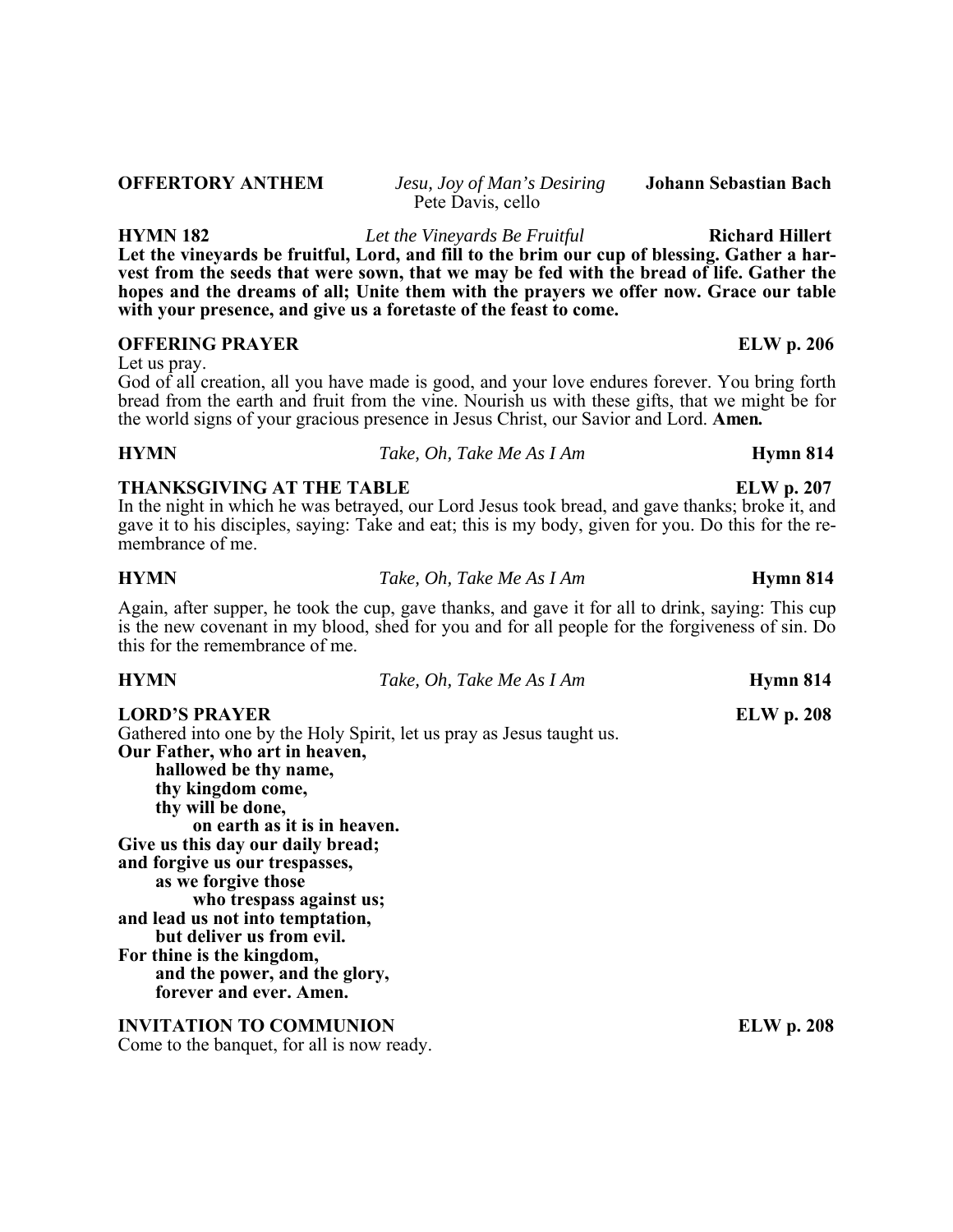| <b>COMMUNION SONG</b>                                                                  | <b>ELW</b> p. 208 |
|----------------------------------------------------------------------------------------|-------------------|
| O Lamb of God, you bear the sin of all the world away; you suffered death our lives to |                   |
| save: have mercy now, we pray. O Lamb of God, you bear the sin of all the world away;  |                   |
| you set us free from guilt and grave: have mercy now, we pray. O Lamb of God, you bear |                   |
| the sin of all the world away; eternal peace with God you made: give us your peace, we |                   |
| pray.                                                                                  |                   |

**HYMN 470** *Draw Us in the Spirit's Tether* **UNION SEMINARY** 

| <b>PRAYER AFTER COMMUNION</b>                                                                                                                                                                                                                                                                                           |                          | <b>ELW</b> p. 208 |
|-------------------------------------------------------------------------------------------------------------------------------------------------------------------------------------------------------------------------------------------------------------------------------------------------------------------------|--------------------------|-------------------|
| Let us pray<br>Gracious God, in this meal you have drawn us to your heart, and nourished us at your table<br>with food and drink, the body and blood of Christ. Now send us forth to be your people in the world, and to proclaim your truth this day and evermore, through Jesus Christ, our Savior and<br>Lord. Amen. |                          |                   |
| <b>BLESSING</b><br>The God of peace, Father, $\pm$ Son, and Holy Spirit, bless you, comfort you, and show you the<br>path of life this day and always. Amen.                                                                                                                                                            |                          |                   |
| <b>HYMN 810</b>                                                                                                                                                                                                                                                                                                         | O Jesus, I Have Promised | <b>MUNICH</b>     |
| <b>DISMISSAL</b>                                                                                                                                                                                                                                                                                                        |                          | <b>ELW</b> p. 209 |

Go in peace. Share the good news. **Thanks be to God.**

| <b>POSTLUDE</b><br>Dialogue | <b>Gilbert Martin</b> |
|-----------------------------|-----------------------|
|-----------------------------|-----------------------|

**Welcome to Mt. Tabor.** We are glad that you have chosen to worship with us today! If you are a visitor, please fill out and return the attendance card in your pew rack so we may have a record of your attendance. Our ushers and greeters will be glad to answer any questions you may have about our worship service. We hope that you will experience the presence of the Risen Christ today!

**Altar Flowers.** Today's Altar Flowers are given to the glory of God in celebration of Harris & Kristi Hall's 40th wedding anniversary on June 26th. Happiness IS being married to your BEST friend! Here's to another 40 wonderful years!

**Bulletin Covers.** Today's Bulletin Covers are given to the glory of God by Lib Manus "Mama" in honor of Melvin Manus's 80th birthday.

**Funeral Pall Dedication.** The Funeral Pall dedicated today is given to the glory of God in loving memory of our grandparents, Henry & Carolyn Geiger, and our father, Robert Keller West, and in honor of our mother, Janice Geiger-West, who has worked with the pall ministry for the past 40 years, by the families of Rev. Reggie & Amanda West Cruse and Josh, Rebekah & Keller Cruse; and Bill & Susan West Hunnicutt and Rachel Hunnicutt.